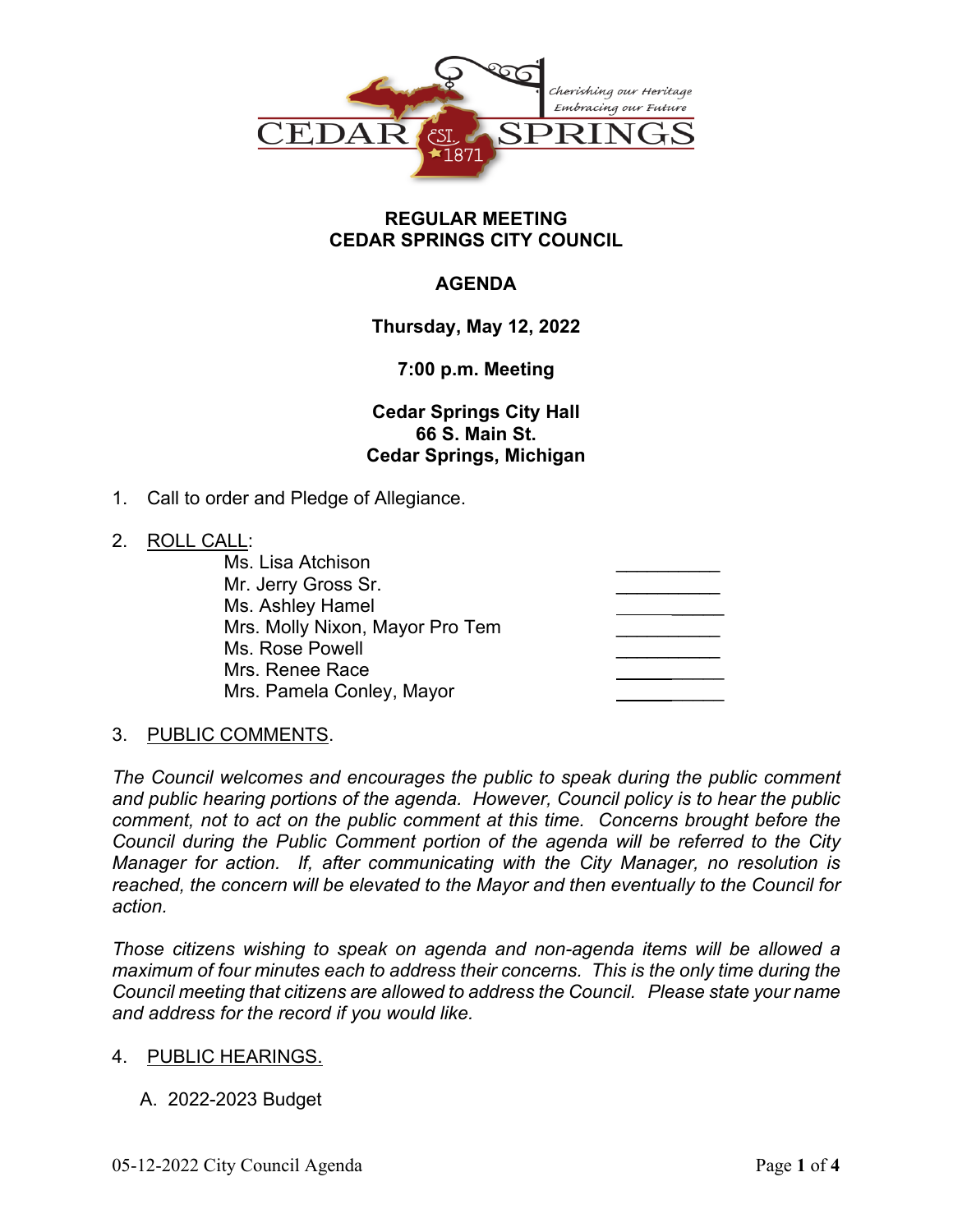#### B.

## 5. ADOPTION OF AGENDA.

### 6. CONSENT AGENDA.

*Councilmembers may request that any or all items be removed from the Consent Agenda. A motion is then in order to adopt all items not removed from the Consent Agenda. Requesting the removal of an item from the Consent Agenda is a prerogative afforded each councilmember and does not require the support of other councilmembers.*

- A. Approval of the minutes of the Regular Meeting April 14, 2022.
- B. Approval of the Checks Paid Prior #s 46272 thru 46341 and Electronic Transfers totaling \$135,730.17.
- C. Motion To Approve Resolution 2022- 09 A Resolution To Adopt The City Of Cedar Springs' 2022-2023 Annual Budget
- D. Motion To Approve Resolution 2022- 10 A Resolution To Establish The Millage Rate For Real And Personal Property In The City Of Cedar Springs For The Fiscal Year 2022 – 2023
- E. Motion To Approve Resolution 2022- 11 A Resolution To Adopt The 2022 Fees And Charges For Municipal Services.
- F. Motion to approve the MML Liability & Property Pool coverage proposal in the amount of \$48,587 and the MML Worker's Comp coverage proposal for a price not to exceed \$3,580.00.
- G. Motion to adopt revisions as presented to Policy 14: Policy Regarding Public Inspection of Assessing Records.
- H. Motion to approve purchase of Influent Pump Motor at WWTP. Price not to exceed \$15,457.42.
- I. Motion to approve of the Option to Purchase Real Estate Agreement for the property at 333 Ash St.
- J. Motion to approve of the Drainage Easement for the White Pine Trails neighborhood
	- i. Drainage Easement Exhibit A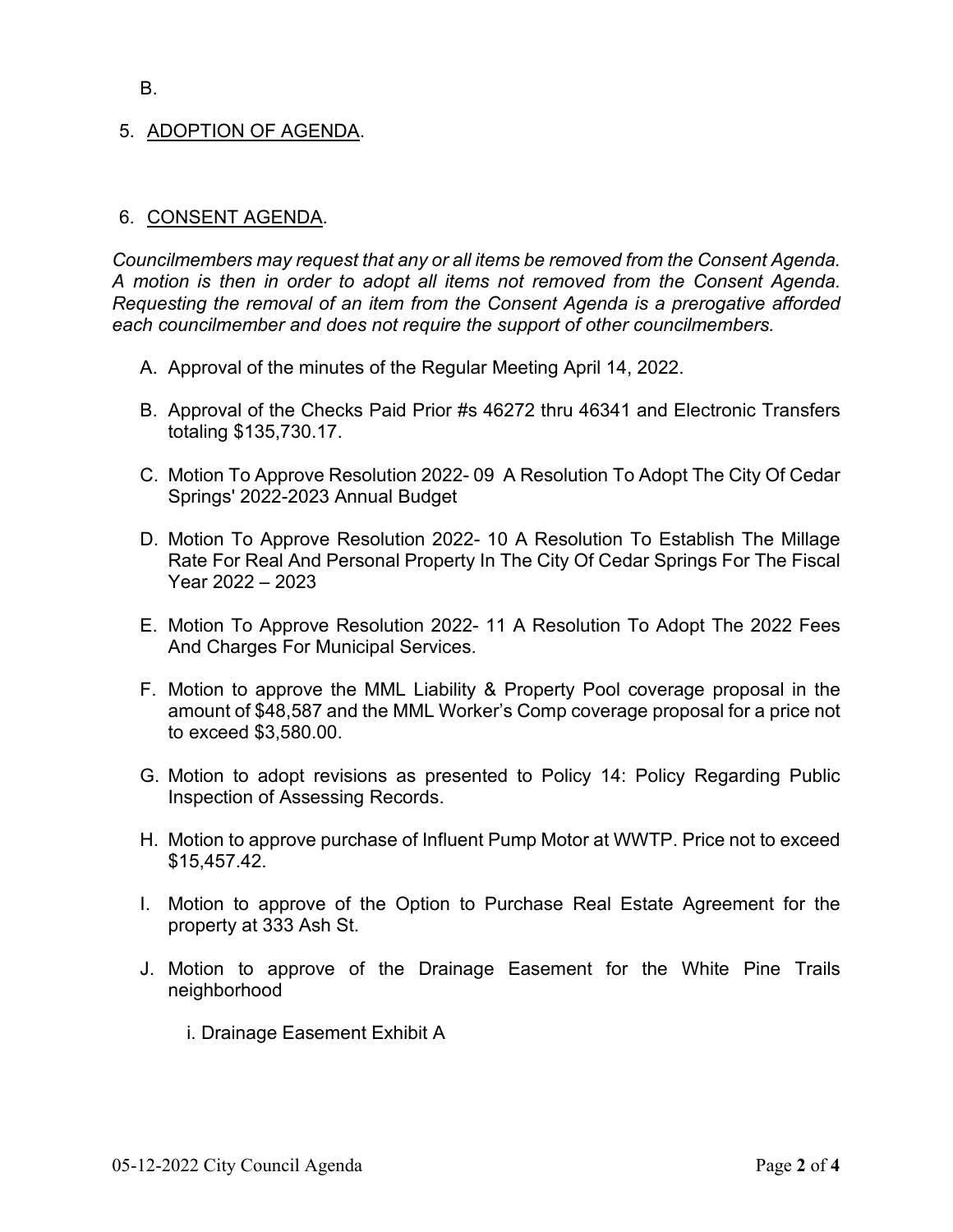## 7. ACTION ITEMS:

- A. Motion to approve of the 2022 Cedar Springs Social District Plan
	- i. Motion to approve Resolution 2022-12 A Resolution Approving and Recommending Michigan Liquor Control Commission Consideration And Approval Of Certain Licensees For Social District Permits Pursuant To Public Act 24 Of 2020
	- ii. Motion to approve Resolution 2022-13 A Resolution Designating Social Districts That Contain Commons Areas In Order To Allow Certain On-Premises Liquor Licensees Expanded Use Of Shared Areas For Consumption Of Alcohol Pursuant To Public Act 24 Of 2020
- B. Motion to approve Ordinance 240 An Ordinance To: Amend Chapter 32, Article VIII-Section 32-696 Uses-C Through E, Subpart (B) Churches Of The Code Of Ordinances For The City Of Cedar Springs. The proposed ordinance reduces the required lot size and amends parking requirements for Churches. – Second Reading
- C. Motion to approve the Patriot's Motor Show and Festival Community Event for July 2<sup>nd</sup>, 2022 subject to final approval of the City Manager.
	- i. Event Outline and Details
	- ii. Event Map
- D. Motion to appoint Councilperson Lisa Atchison to serve on the Cedar Springs Planning Commission
- 8. DISCUSSION ITEMS:
	- A. City Impact proposed purchase or donation of North Park land for a parking lot
	- B. Discussion regarding the Downtown Development Authority's proposed Downtown Pocket Park at 17 N. Main St.
		- i. Engineer's estimate of probable costs

### 9. COMMUNICATIONS:

- A. Community Event Calendar
- B. 2022 Calendar
- C. Cedar Springs Cannabis Company State License Notification Complete Application
- D. Lake Life Farms (Retail) State License Notification Complete Application